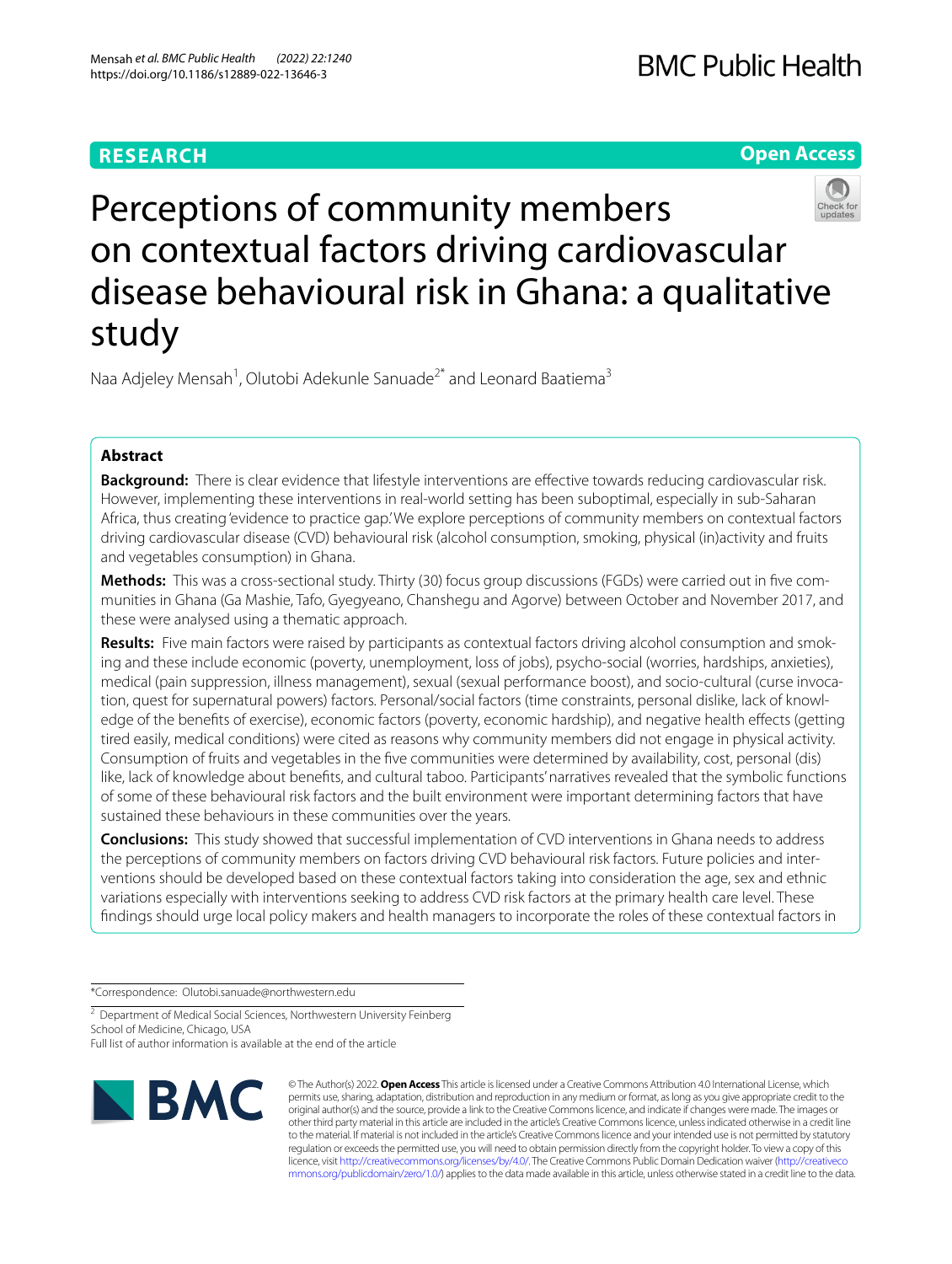new programs targeting cardiovascular health. Closing the 'evidence to practice' gap as far as CVD interventions are concerned may be impossible without this.

**Keywords:** Cardiovascular disease, Behavioural risk factors, Barriers, Contextual factors, Ghana

# **Background**

Globally, cardiovascular diseases (CVDs) are the number one cause of deaths. About 17.9 million people died from CVDs in 2019 and this represents 32% of global deaths [[1\]](#page-8-0). CVDs are largely preventable, or can be treated, yet, both high-income countries (HICs) and low-and-middle income countries (LMICs) are yet to successfully control the rising burden of CVDs. It is also clear from previous studies that most CVDs can be prevented if major behavioural risk factors such as harmful use of alcohol, tobacco use, unhealthy diet and obesity, and physical inactivity, are addressed [\[1](#page-8-0)] Majority of the CVDs burden occurs in LMICs where inadequate capacity and resources to support prevention, early detection, treatment and control of CVDs is still a major challenge [[2\]](#page-8-1). Although the growing burden of CVDs is a major public health challenge, resource-poor settings in sub-Saharan Africa (SSA) bear the brunt of this global CVD burden  $[3]$  $[3]$ . There are concerns that the growing CVDs in these settings are likely to escalate into epidemic proportions if stringent measures are not swiftly and aggressively put in place to address the burden of these diseases [[4](#page-8-3), [5\]](#page-8-4).

The rising CVDs burden in SSA is underpinned by a multiplicity of risk factors. For example, risk factors such as physical inactivity, unhealthy diets, smoking, alcohol consumption and high level of cholesterol are reported to be driving the CVD epidemic in SSA [[6\]](#page-8-5). As highlighted by the INTER-HEART Africa study, smoking, physical inactivity, poor dietary patterns, hypertension, high cholesterol levels accounts for about 90% of myocardial infarctions, including poor stroke outcome [[7\]](#page-8-6). Although limited information exists relating to CVDs risk factors in African countries and other LMICs, the few evidence suggest physical activity levels in African countries and those from other LMICS are much lower compared to HICs [[8\]](#page-8-7).

Furthermore, despite technological advancement in medical practice for CVD prevention and treatment, control of CVDs in SSA is still far from optimum. Uptake of evidence-based CVD prevention and treatment interventions remain limited, and quality of CVD care is suboptimal in the region. One of the main factors driving the increasing burden of CVDs in Africa is low awareness. For instance, there is low awareness of early sign and symptoms of stroke [[9\]](#page-8-8) and hypertension [[10](#page-8-9)] and people often report such conditions in their advanced stages [[11\]](#page-8-10). A probable reason for the low CVDs awareness is the lack of public awareness campaigns on CVDs. Compared to HIC where such public awareness campaigns on CVDs exist including the UK [[12\]](#page-8-11) and other HICs [[13\]](#page-8-12), same cannot be said for countries in SSA and other LMICs. Against the background of an increasing burden of CVDs, there is the pressing and urgent need to design CVDs preventive programs and interventions in LMICs such as Ghana.

To date, some of the interventions that have been developed to minimise the behavioural risk factors include education and awareness creation programs, screening programs for CVDs risk factors including individual lifestyle change program on diet, smoking, physical activity, self-management and medication adherence, and blood pressure and weight reduction program [[14–](#page-8-13)[17\]](#page-8-14). Despite these interventions, few advances have been made in minimising the prevalence and incidence of CVDs most especially in SSA partly because of limited consideration for the contextual factors driving the CVDs behavioural risk factors. This study was conducted to address these gaps and explore perceptions of community members on the contextual factors (facilitators and barriers) driving selected CVD behavioural risk factors (alcohol consumption, smoking, physical (in)activity and fruits and vegetables consumption) in Ghana. This study offers insights into existing perceptions on CVDs behavioural risk factors in Ghana and the factors driving these perceptions. The evidence generated in this study could inform strategies to improve the implementation of subsequent CVD interventions in the country.

# **Methods**

# **Study design**

This was a cross-sectional study. Data were gathered using focus group discussions (FGDs) to explore the knowledge and understandings of local community residents on cardiovascular disease behavioural risk factors. Sample of the questions that were asked are provided in Table [1](#page-2-0). The interview guide was developed based on previous qualitative studies on non-communicable diseases  $[18, 19]$  $[18, 19]$  $[18, 19]$  $[18, 19]$ . The interview guide was piloted in similar population to check the validity and relevance of the questions. Some of the questions were re-phrased for clarity after the guide was piloted. The aim of the broader study was to explore local community perceptions on chronic illness and stroke with particular focus on: general life history; knowledge on health and illness; knowledge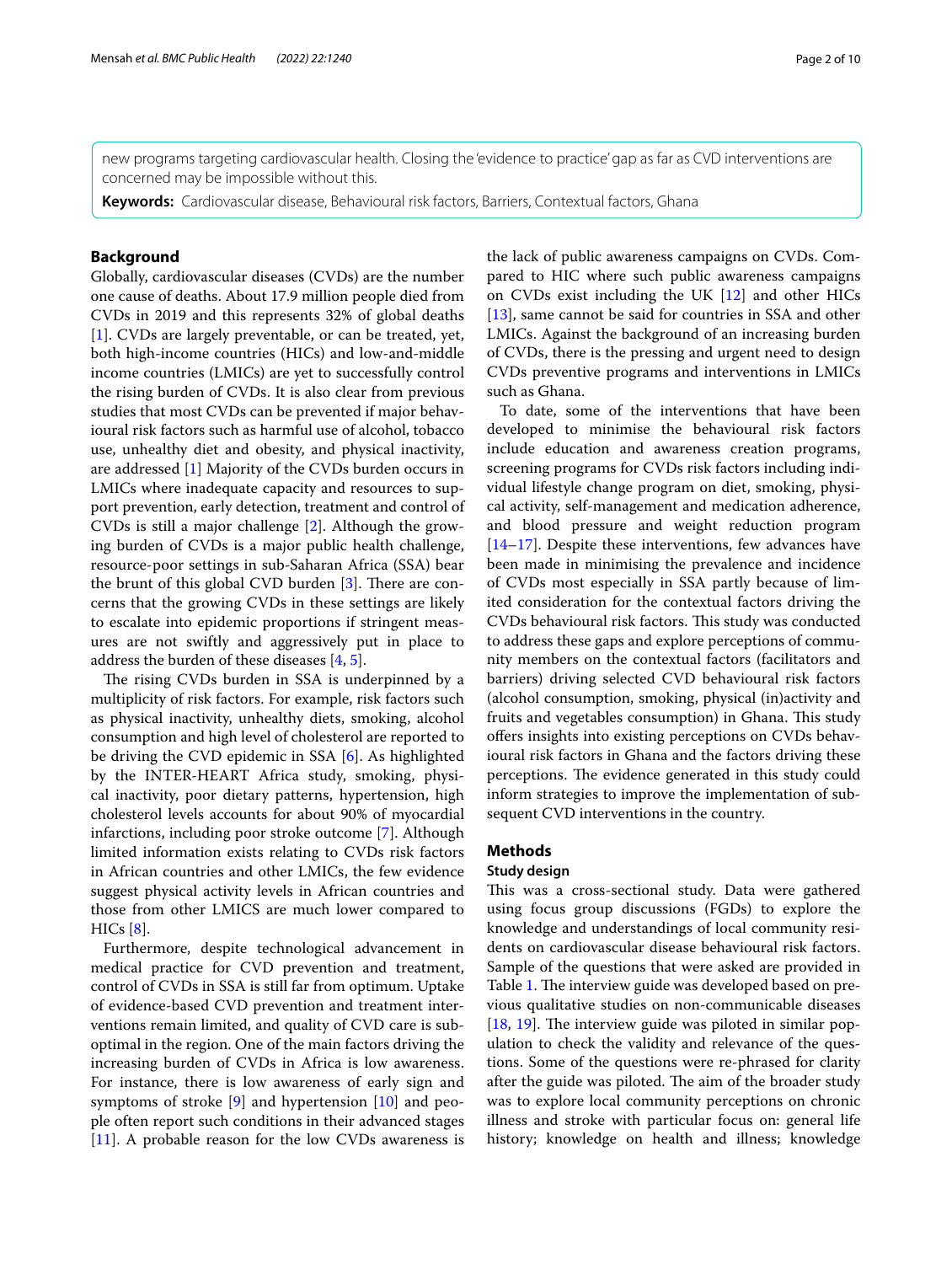# <span id="page-2-0"></span>**Table 1** Interview guide

| Alcohol                  | . What do you think causes people to consume alcohol in this community?<br>• What types of alcohol are mostly consumed in this community? (Explore if types of drink consumed are based on social class)<br>• In what ways do you think alcohol can affect the health of an individual?<br>o Do you think there is an association between alcohol consumption and chronic disease? (Explore nature of association)<br>• In what circumstances do people mostly consume alcohol in this community?<br>o Prompts: during funerals, social gatherings, job loss and other economic disruptions, marital disruption, political campaigns, etc.<br>-What roles does alcohol perform in this community? (Explore views on religious functions, economic functions, political func-<br>tions, and social functions)                                                                                                                                                                                                 |
|--------------------------|--------------------------------------------------------------------------------------------------------------------------------------------------------------------------------------------------------------------------------------------------------------------------------------------------------------------------------------------------------------------------------------------------------------------------------------------------------------------------------------------------------------------------------------------------------------------------------------------------------------------------------------------------------------------------------------------------------------------------------------------------------------------------------------------------------------------------------------------------------------------------------------------------------------------------------------------------------------------------------------------------------------|
| Smoking                  | • What do you think causes people to smoke in this community? (Explore different types of smoking)<br>• In what ways can smoking affect the health of an individual?<br>• Do you think there is an association between smoking and chronic disease? (Explore nature of association)<br>· In what circumstances do people mostly smoke in this community?<br>o Probes: during funerals, social gatherings, job loss and other economic disruptions, marital disruption, etc<br>· What roles does smoking perform in this community? (Explore views on religious functions, economic functions, political func-<br>tions, and social functions)                                                                                                                                                                                                                                                                                                                                                                |
| <b>Physical activity</b> | • What does physical activity means to you? (Explore if they have heard of the benefits of physical activity and find out the sources<br>of knowledge)<br>· In what ways do you think an individual can be physically active?<br>o Prompts: through exercise, nature of jobs, etc<br>• How will you describe the level of physical activity in this community?<br>· In your opinion, is there an association between physical activity and chronic diseases? (Explore nature of association)<br>• What do you think hinders people in this community not to be physically active?<br>o Prompts: lack of physical activity space, nature of jobs, non-relevance to culture, etc                                                                                                                                                                                                                                                                                                                               |
|                          | <b>Fruits and vegetables</b> $\cdot$ What types of fruits are available in this community? (Explore list of fruits)<br>o What fruits are available seasonally?<br>o What fruits are available throughout the year?<br>o Do you think fruits are easily accessible/affordable by everyone in this community? (Explore reasons)<br>• What types of vegetables are being consumed in this community? (Explore list of vegetables)<br>o Do you think they are easily accessible/affordable by everyone in this community? (Explore reasons)<br>· In what ways do you think fruits and vegetables affect the health of an individual?<br>o Is consumption of fruits and vegetables associated with chronic diseases? (Explore reasons)<br>o What are the other functions of fruits and vegetables?<br>o What types of health messages have you heard about benefits of fruits and vegetables? (Explore sources of knowledge)<br>o What hinders people in this community from adhering to such health information? |

on defnition, causes, management and prevention of chronic illness and stroke, and; perceptions on CVD behavioural risk factors (alcohol consumption, smoking, physical inactivity, and fruits and vegetables consumption) [[20,](#page-8-17) [21](#page-8-18)]. We focused on these risk factors because they are the most important behavioural risk factors of CVD highlighted by the World Health Organization [\[1](#page-8-0), [22\]](#page-8-19).

# **Study site and sampling**

This study was conducted in five communities across Ghana. These include Ga Mashie (Greater Accra region), Tafo (Ashanti region), Gyegyeano (Central region), Chanshegu (Northern region), and Agorve (Volta region). Ga Mashie, Gyegyeano and Agorve were in the southern part of the country; Tafo was in the middle-belt and Chanshegu in the northern part. The five communities were selected to capture variations in perceptions from major ethnic groups located in diferent geographical locations in Ghana. These ethnic groups include Akan (Tafo  $\&$ Gyegyeano), Ga (Ga Mashie), Dagomba (Chanshegu) and Ewe (Agorve). These communities were characterised by poor economic circumstances, poor household living arrangements, low education, and low access to healthcare [\[18](#page-8-15), [19\]](#page-8-16). Many of the residents in these communities were farmers and petty traders and characterised by lowincome earnings.

Data were collected through FGDs. Participants were purposively recruited from these fve communities, and they were aged 18 to 75 years. All the FGDs were conducted by thirteen trained research assistants, with an average of two research assistants in each of the fve communities. OAS was present in all the group discussions and coordinated all research activities. In Tafo, Gyegyeano, Chansegu and Agorve, OAS and the respective research assistants approached traditional leaders and other key community leaders before recruitment of the study participants was carried out. In Ga Mashie, however, OAS had previous engagements with the community and recruitment was relatively easy.

# **Data collection**

The fieldwork was carried out between October and November 2017. Six (6) FGDs were conducted in each of these study sites, giving a total of 30 FGDs in the fve communities and they were segmented by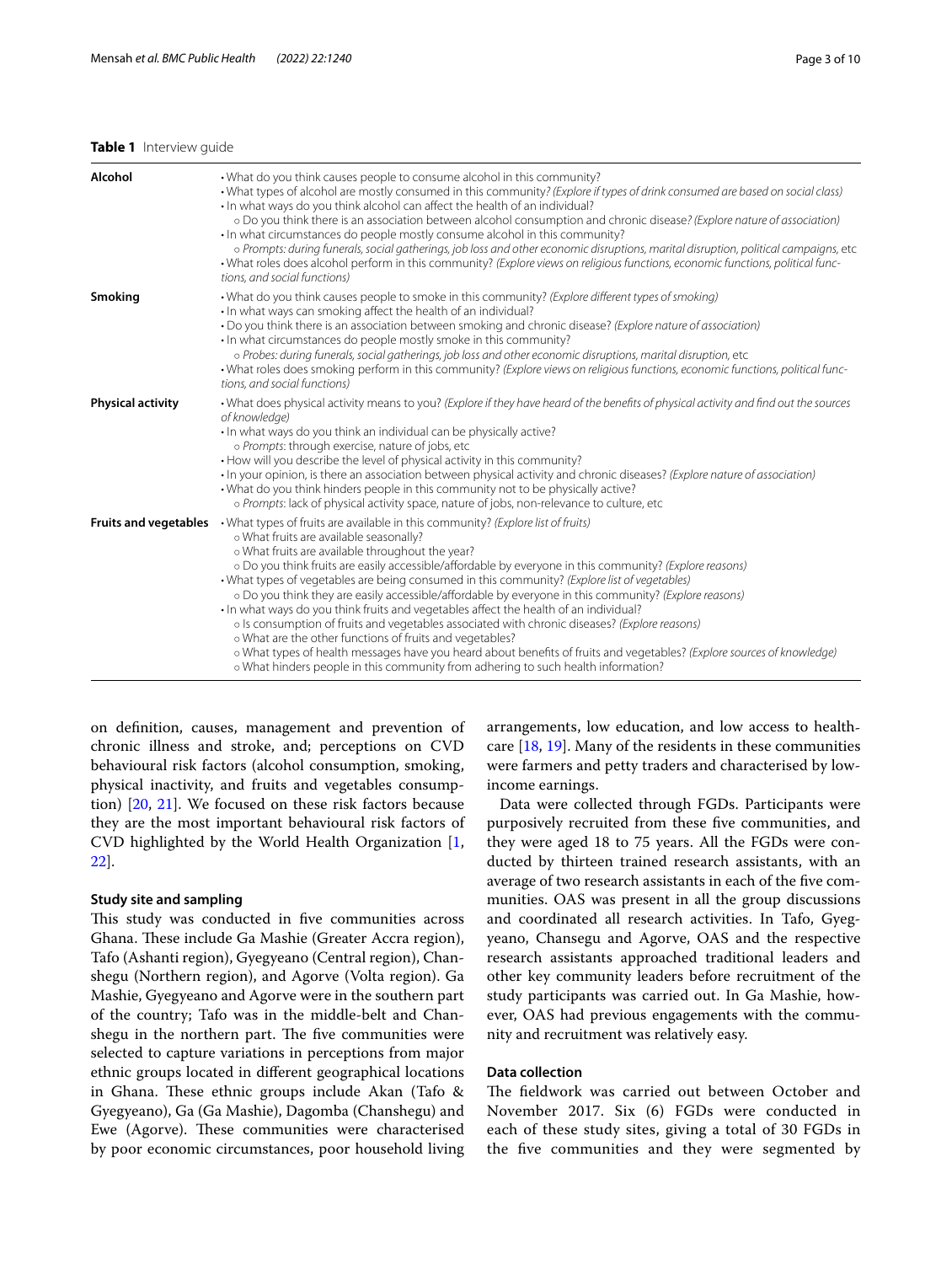age and sex. The FGDs were moderated by trained research assistants who are experienced in qualitative research methodology. The FGDs were conducted in Ga (Ga Mashie), Twi (Tafo), Fante (Gyegyeano), Dagbani (Chanshegu) and Ewe (Agorve). The duration of the group discussions ranged from 90 to 150 min and permission was sought from the participants to record all the group discussions. The group discussions were composed of between six and ten participants. A total of 255 people participated in the study. The mean age of the participants was 43.4 years. More than half were females (51.7%, *n*=132), 84.3% (*n*=215) had secondary education or lower, and about three-quarter were involved in informal occupation such as trading and agriculture (74.9%,  $n = 191$ ). Close to half were married (48.6%,  $n=124$ ) and a higher proportion were Christians (65.1%,  $n=166$ ). Further details about the study have been provided in other studies [\[20](#page-8-17), [21\]](#page-8-18). All the participants were remunerated for participating in the study and remunerations were provided after the data collection was completed to ensure that recruitment was based on voluntary participation. Ethical approval was obtained from the University College London Research Ethics Committee (REC) with approval number 11371/001, and locally from Ghana Health Service Ethics Review Committee (GHS-ERC Number- 007/09/17).

# **Data analysis**

The data was analysed through a thematic approach after all the FGDs were transcribed. All the group discussions were transcribed from Ga, Twi, Fante, Ewe and Dagbani into English language by a team of transcribers with competencies in the various local languages. Coding was done using ATLAS TI 7 and data was analysed through thematic analysis. NAM and OAS were involved in the generation of codes and themes for the data. There was continuous discussion between the two authors at each stage of the coding process. The first stage of the analysis involved generating codes after familiarisation with the transcripts. This process was guided by a coding frame with two sections: 1) a section on previous existing codes derived from qualitative studies on perceptions on CVD behavioural risk factors [\[23](#page-8-20)] and an open-ended section of inductive codes derived from perceptions of the study participants. The second stage of the analytical framework involved identifying the linkages between codes, themes and appropriate quotes from the group discussions, and existing research. During this stage, we drew out the contextual factors (barriers and facilitators) of CVD behavioural risk factors. The reporting of this study adheres to the Consolidated Criteria for Reporting Qualitative Research (COREQ) guideline [\[24\]](#page-8-21).

# **Results**

The results are presented based on the facilitators and barriers of four CVD behavioural risk factors including alcohol consumption, smoking, physical (in)activity and fruits and vegetables consumption [\(Supplementary](#page-8-22)  [Table\)](#page-8-22).

# **Perceptions on alcohol consumption**

The narratives of the participants on facilitators of alcohol consumption (in order of dominance) focus on six main factors including psycho-social, economic, medical, socio-cultural, and sex-related factors. Participants reported that people consume alcohol in their communities when faced with diferent emotional responses such as worries, anxieties, sadness, hardships, broken relationships, lack of self-confidence and excitement. Their narratives showed that people drink regardless of whether they experience positive or negative emotions.

*When people are happy, they drink. When they are also facing some hardships or challenges, they drink. [Adult females, Cape Coast]*

*Some people who are shy to talk to you will go and drink alcohol so that they will be bold enough to insult or fght you. Alcohol does not make you shy. It makes people also talk a lot as if they are mad. [Elderly females, Cape Coast]*

Some groups mentioned that people consume alcohol when they experience economic challenges such as loss of job, unemployment, and poverty. At the other extreme, people consume alcohol to boost their productive capacity. Participants also mentioned that people consume alcohol for health reasons including pain suppression, illness management, improvement in sleep quality and as an appetite booster.

There are certain diseases that consumption of alco*holic drinks could suppress. For example, when you have body pains you can take 'adonko bitters,' ' kakai bitters', and 'Atinka'. When you get any of these in the right amount, you could suppress your ailment… [Young males, Cape Coast]*

Further, participants reported that socio-cultural factors are important facilitators of alcohol consumption. For instance, participants, especially those recruited in Ga Mashie (Ga), mentioned that curse could be invoked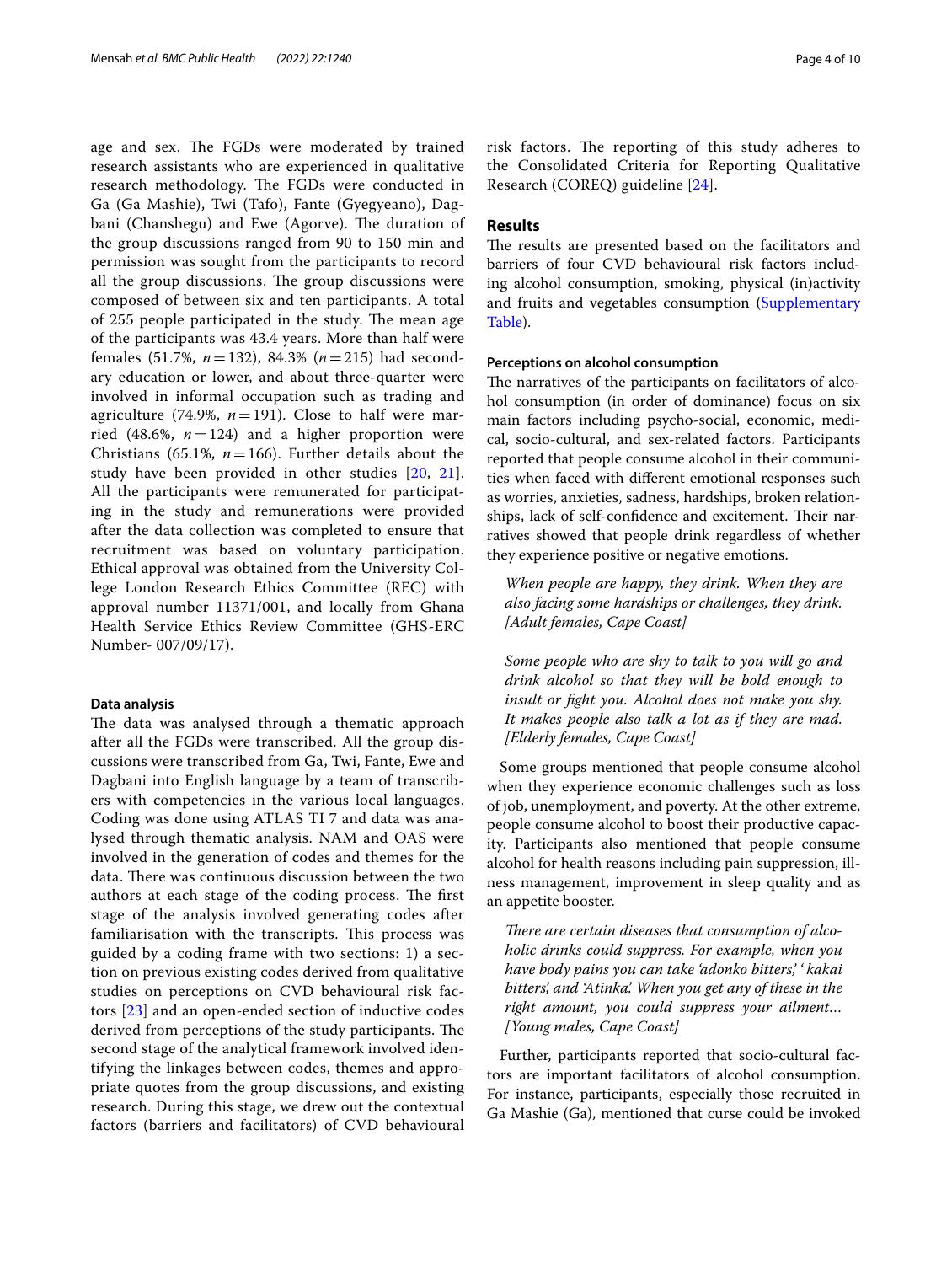on someone to indulge in alcohol consumption uncontrollably. Also, some rites performed within some of the study communities in the quest for 'supernatural powers' require intake of concoctions prepared with alcohol; people may indulge in excessive alcohol intake based on their level of determination to obtain these 'supernatural powers.' Some of the participants mentioned that people consume alcohol to boost their sexual performance. Participants noted that the built environment also favours alcohol consumption as several alcoholic beverages are available and easily accessible within the study communities, and these invariably promote excessive alcohol consumption. Particularly, participants mentioned several alcoholic beverages consumed within their communities and these can be classifed under four broad categories: spirits, local drinks, beers and bitters (Table [2\)](#page-4-0). There was age variation with respect to the list of alcoholic beverages consumed in the study communities; alcoholic beverages classifed as bitters were mostly mentioned by young males and females in the fve study communities.

Further, the symbolic role of alcohol within the study communities was mentioned as a key factor driving alcohol consumption. First, participants mentioned that people indulge in excessive alcohol consumption during festive occasions (e.g. Christmas, Easter and during Valentine's day), social events (e.g. funerals, traditional festivals, naming ceremonies, weddings, and customary rites such as pouring of libation, enstooling a chief, etc.), and political events (e.g. during political rallies and campaigns). Second, participants noted that alcohol performed two major roles within their communities, and these include economic and social-cultural roles. With respect to economic roles, participants mentioned that alcohol creates wealth for the sellers. Also, alcohol plays a major role during social events such as marriage rites, naming ceremonies, festivals, funerals and for invoking curse on people. According to the participants, alcohol performed a symbolic role in the settling of disputes between two groups or individuals and in seeking permission before entering some houses as a visitor.

*when there's a dispute between two people a drink can be used to seal the settling of the misunderstand-*

# *ing; wrong doers are also fned with drinks; drinks are used during marriage rites. So, there are various uses of alcohol [Elderly Males, Keta]*

With respect to the efects of alcohol consumption, participants' narratives focused on three main areas: chronic diseases; general health issues, and "socio-economic downgrade". Participants mentioned that alcohol consumption causes chronic conditions such as kidney disease, liver disease, diabetes, hypertension, stroke, heart attack, mental disorders, and other chronic ailments. Regarding general health issues, many of the participants mentioned that alcohol intake could result in poor changes in physical appearance, weight gain, destruction of internal body organs, waist pain, diarrhoea, strength reduction, sexual weakness, anaesthesia wear-of, and general body weakness. In addition, participants said that alcohol consumption could result in socio-economic downgrade thus leading to reduction in socio-economic condition to a lower status.

# **Perceptions on smoking**

Three main factors emerged from the discussions across the five communities as facilitating smoking. These include (in order of dominance) personal and social acceptability, health reasons, and economic factors. Participants revealed that people engage in smoking for pleasure while others smoke because of pressure from their peers. They noted that smoking is a new trend which people follow or adopt (especially the youths), a part of living for some people, and as a motivation for students to study for long hours. Further, participants mentioned that people engage in smoking as a coping mechanism, to boost their self-confdence and as a response to emotional extremes such as sadness, depression, and excitement.

The belief that smoking has some healing properties facilitated smoking. Some of the participants believed that smoking helps in the treatment of certain medical conditions and also associated with prolonging life, improving appetite, and increasing physical strength of an individual. Furthermore, participants' discussions revealed that economic reasons such as unemployment

| <b>Categories</b> | Types                                                                                                                                                                                                                                                                                       |
|-------------------|---------------------------------------------------------------------------------------------------------------------------------------------------------------------------------------------------------------------------------------------------------------------------------------------|
| Spirits           | Local gin, Shandy, 8 pm, Jack Daniels, Castle bridge, Smirnoff and Whisky, Striker gin, Choice, Capital One, Gin-kiss, and Fighter                                                                                                                                                          |
| Local drinks      | Sugarcane drink, Palm wine, and Pito                                                                                                                                                                                                                                                        |
| Beers             | Guiness, Kiss, cider, and Beers                                                                                                                                                                                                                                                             |
| <b>Bitters</b>    | Abe Nsuo, Adonko, Agya Appiah, Agya Twedie, Alomo, Atemuda, Bie Gya, Herbafrik, Joy, Joy Daddy, Joy Twedie Ginger, Kakai,<br>Kama Me, Twa Bi Mami, Twedie, Mr Osei Nana Takyi Bitters, Orijin, Kamame, Kasapreko, Fame Kor, Ginseng, Ginger, And Happy<br>Man, Rossi Rosso, Bitters Striker |

<span id="page-4-0"></span>**Table 2** Categories and types of alcohol consumed in the five communities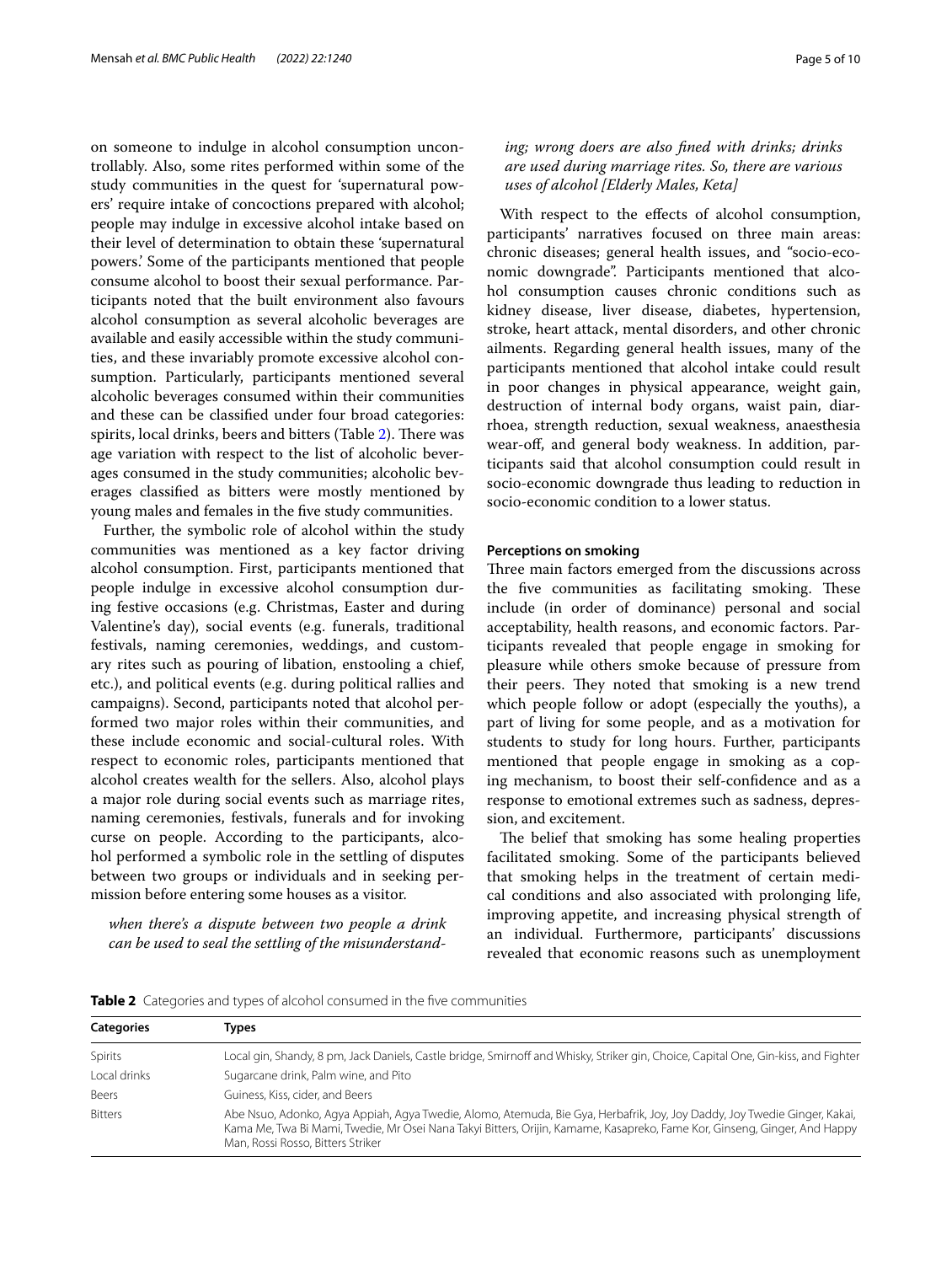or poverty also trigger smoking. Participants cited cigarette, marijuana, cocaine, 'sheesha', and 'pepper' as the substances being smoked in the five communities. The narratives also showed that some community residents smoke because it is accessible and affordable.

*for smoking, nowadays it isn't that difcult to fnd a young person smoking like before. But for some people, it is a medical advice to smoke. My brother for instance used to have frequent eye problems and he was advised by a certain doctor to be smoking a little cigarette. So now he smokes it so much. [Adult males, Keta]*

The circumstances under which community residents in the study communities engage in smoking can be summarised under two main categories: social events and a routine practice. Participants from central region (Akan) mentioned a social event that is carried out every year  $(11<sup>th</sup>$  may), commemorated as 'Bob Marley Day'. On this day, there is mass smoking, and people usually come out and smoke on the street. Participants mentioned that this event encourages smoking in the region. Participants, especially the young women across the five study communities, mentioned that people engage in smoking as a routine practice- an activity that people engage in on a daily basis. There were contradictory views regarding the roles of smoking. While some of the participants mentioned that smoking does not have any community function, others believed smoking performed some functions within a community. These roles can be broadly categorised into economic and psychosocial roles. According to some of the participants, smoking creates wealth for those who sell the substances but at the same time can result in socio-economic downgrade for people who smoke. Some of the participants mentioned that smoking gives peace of mind, strength or motivation to people who smoke for them to be able to work for longer periods.

Further, participants' narratives showed that smoking had some health-related efects, and these discourage some people from smoking. These health-related effects can be categorised into three- physical health, mental health, and non-specifc health related issues. Participants mentioned that smoking causes health deterioration, chronic illness, lung related comorbidities, stroke, kidney disease and tuberculosis. Additionally, participants noted that smoking can cause changes in skin colour and the physical appearance of the smoker, and can result in neglect of personal hygiene, hair loss, low sperm count and ultimately ruin someone's life through ill health, picking up bad habits like stealing and eventually endangering community living.

*Smoking is even worse. When you become addicted to it, you lose sense of yourself. It changes your complexion and your behaviour changes. Sometimes you behave like a mad man... [R.1 Adult females, Cape Coast]*

# **Perceptions on physical (in)activity**

Health benefts was the only factor cited by participants as the reason why people engage in physical activity. Participants mentioned that engaging in physical activity reduces stress, minimises the efect of an illness, improves blood circulation, sleep, and digestion. They mentioned 19 diferent activities that were considered as physical activity, and these came up in all group discussions regardless of age and gender. These activities can be classifed under two broad categories: 1) Endurance activities (walking, visiting the gym, running, pressups, keep-ft activities, football, cycling, Squat, skipping, jumping, and swimming), and 2) Activities of Daily Living (ADL) (job related activities, household chores, dancing, clean-up exercises, singing, Games, stretching and sex).

Three factors were mentioned by participants as reasons why people do not engage in physical activity; these include 1) personal/social reasons, 2) economic reasons and 3) negative health effects. With respect to personal/ social reasons, participants noted that people do not engage in physical exercise because of time constraints, personal dislike, lack of knowledge about the benefts of exercise, pride, and laziness. Personal attributes like medical conditions, age, and getting tired easily were also cited as barriers to engaging in physical activity. Participants from Ga Mashie particularly noted that community members' perception about what loss of weight connotes prevents some women from engaging in any form of physical activity.

*…. so, this place we can't do exercise. When you slim, they will say you've gone to do abortion [Young females, Ga Mashie]*

Economic hardships such as poverty, life's challenges, and lack of food prevent people from engaging in physical activity.

*Poverty. When someone gets up in the morning, what he's preoccupied with is not jogging or walking. He's thinking about what to eat in the morning [Adult males, Cape Coast]*

*for some people it's too much thinking. As a human being if you are faced with many problems or fnancial hardships. It will be difcult for you to wake up and tell yourself you are going to exercise. After exer-*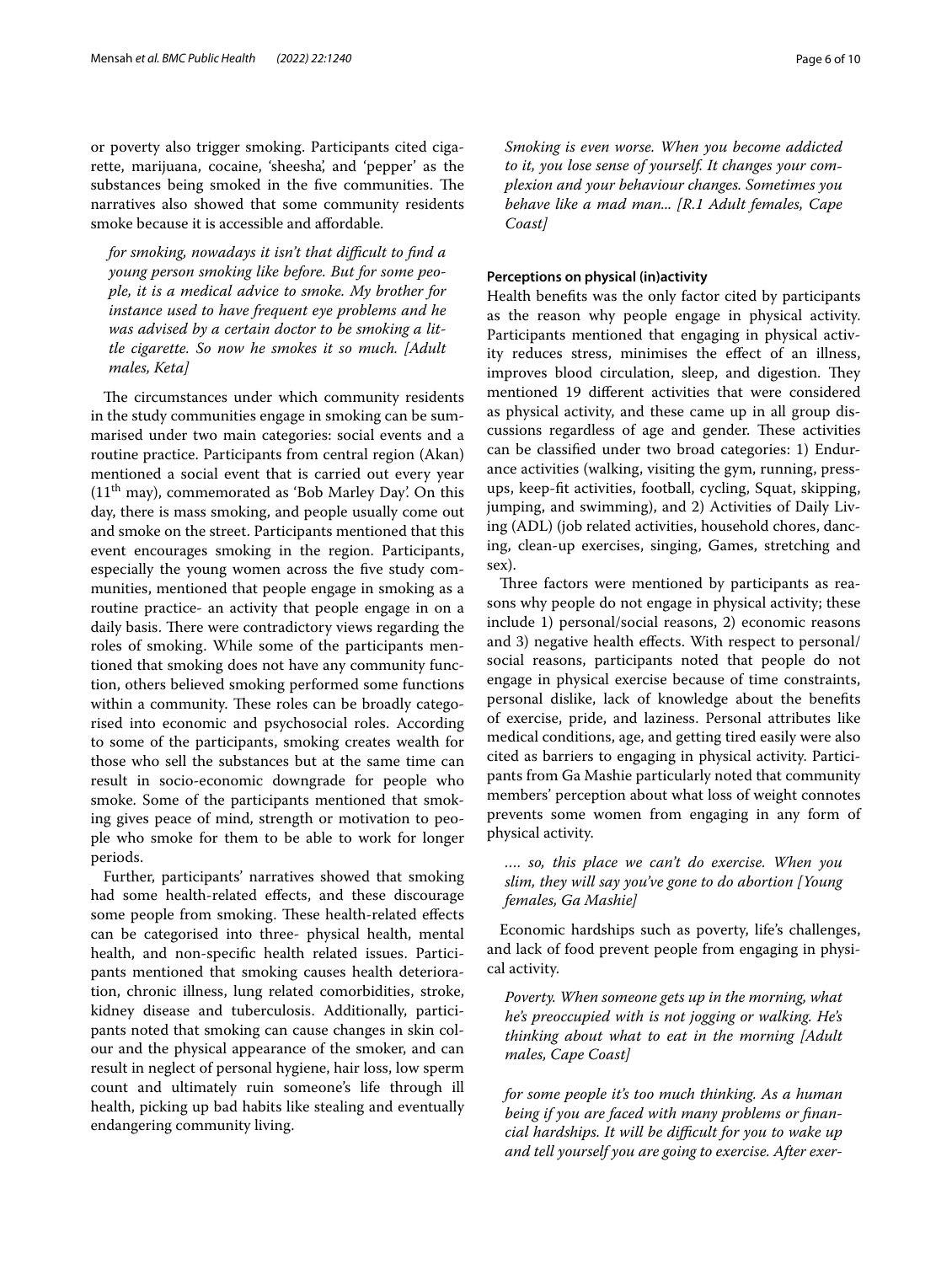*cising and you get hungry, what food will you eat? So, if you don't exercise you will be a bit okay [Adult females, Kumasi]*

## **Perceptions on fruit and vegetable consumption**

Improvements in health status was the only factor that facilitated the intake of fruits and vegetables, as reported by the participants. Participants mentioned that intake of vegetables benefts the circulatory system by lowering blood pressure and improving the volume and circulation of blood. Furthermore, participants noted that adequate intake of fruits and vegetables enhances physical appearance, protects vision, strengthens bones, and protects teeth from decay. Participants mentioned that fruits and vegetables support weight loss and enhances digestion by preventing constipation.

Intake of fruits and vegetables was also facilitated by the variety of fruits available in the study communities. Participants listed 28 and 26 diferent types of vegetables and fruits, respectively which were available on the market and in their respective communities. These vegetables and fruits are available all year round, but the prices rise and fall depending on the season. The vegetables include Carrot, Cabbage, Garden eggs, Okra, Tomatoes, Ayoyo, Kontomire, Alefu, Cucumber, Green pepper, Onion, Pepper, Boabab leaves, Pear, Dandelion, Kenaf, Lettuce, Spinach, Bra, Caulifower, Dry Okra, Bera, Dawadawa, Green peas, Spring Onion, and water leaf. The 26 fruits mentioned by participants can be classifed into 1) Seasonal fruits (Neem, Ebony fruits, Shea Nuts, Mango, Watermelon, Black berries, Sugar cane, Yellow melon, Yellow berries, Soursop, Starfruit, Tangerine, red berries, Saloon Mango, Cocoa, Cocoa nut, Wild fruit, sweet apple and guava) and 2) non-seasonal fruits (Pawpaw, Apple, Pineapple, Grapes, Banana, Coconut and Orange).

Personal and economic factors were the main barriers to intake of fruits and vegetables in the study communities. Personal factors such as personal dislike, unwillingness to travel to the market for fruits, lack of knowledge about benefts of fruits and vegetables, cultural practices on consumption of certain fruits or vegetables and low satiety of fruits and vegetables limits the intake of fruits and vegetables. Apart from the group discussions in Agorve and Chanshegu communities, the relatively high cost of fruits and vegetables which contributed to its low intake dominated the economic factors in the remaining four communities. Availability of fruits and vegetables all year round, judicious use of fnancial resources, added preservatives, and insufficient money also came up in the participants' narratives as barriers to intake of fruits and vegetables.

*It's all about money. It's when you have money that you buy. One needs to have at least 1 cedi to buy watermelon. Tis same amount of money can buy you two balls of kenkey. You will be satisfed if you buy the kenkey, but the fruits will not satisfy you. [Adult females, Cape Coast]*

# **Discussion**

This study explored perceptions of community members' on the contextual factors driving cardiovascular disease behavioural risk (alcohol consumption, smoking, physical inactivity and fruits and vegetables consumption) in five low-resource communities in Ghana. The study particularly highlighted the facilitators of and barriers to engaging in these CVD risk behaviours and the age and gender variations in some of the perceptions of community members. Four main factors were raised by participants as the contextual factors driving CVD behavioural risk factors in these communities and these include economic, psycho-social, medical, and socio-cultural factors. The symbolic functions of some of these CVD behavioural risk factors were important determining factors that have sustained these behaviours in these communities over the years. Our study showed that participants' knowledge on the association between CVD risk behaviours and cardiovascular disease was generally poor, and this is in line with what previous studies have shown [[22](#page-8-19), [23\]](#page-8-20).

As shown by other studies, our study showed that the key factors driving excessive consumption of alcohol include psycho-social, economic, medical, easy availability of a wide range of alcoholic beverages, peer pressure, and cultural practices that support alcohol consumption in these communities [\[23](#page-8-20), [25](#page-8-23), [26\]](#page-9-0). Funeral was the main cultural practice that facilitated the consumption of alcohol in the study communities. This is not surprising, considering the elaborate ceremonies that surround funeral celebrations in Ghana, because of its social and cultural signifcance [[27\]](#page-9-1). In Ghana, a funeral celebration is a way to honour the dead and to aid in the smooth transition from the 'earthly' realm to the next, and alcohol is deemed to play an important role in this [[28\]](#page-9-2). Neglecting the symbolic role that alcohol play during funerals in the study communities may undermine intervention strategies to minimise the intake of harmful alcohol consumption in these communities. Similar to other studies in Ghana and sub-Saharan Africa [[25,](#page-8-23) [29](#page-9-3)], participants' knowledge on the association between alcohol consumption and cardiovascular disease was generally poor. Although many of the participants acknowledged that alcohol consumption causes other health complications, very few associated it with cardiovascular disease.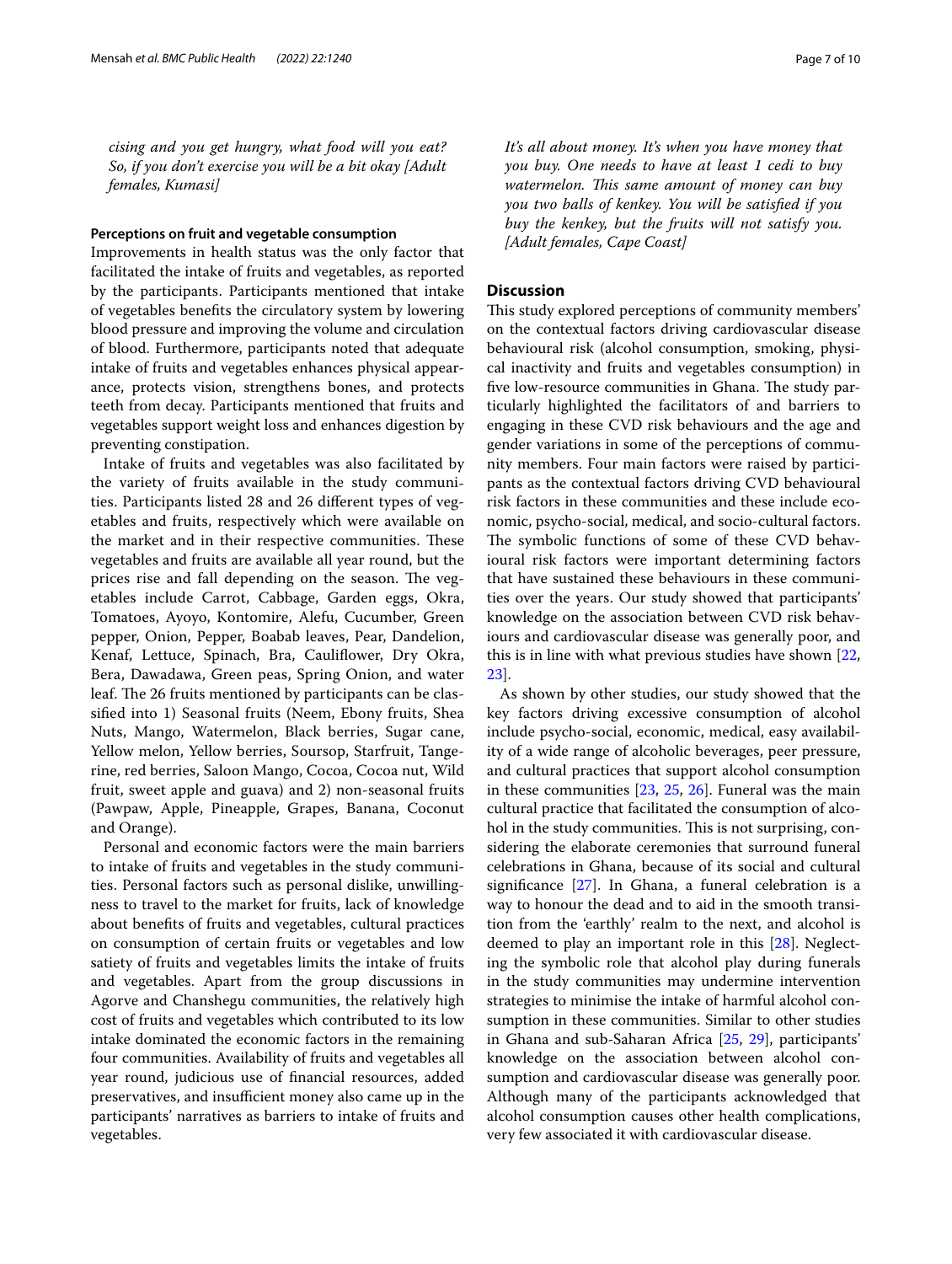This study also showed that the key factors facilitating smoking include personal and social acceptability, health, and economic factors. Participants' narratives suggested that smoking is gradually becoming a socially acceptable practice in cultures where such practices were once frowned upon. This finding is consistent with other studies in SSA which showed that smoking is increasing in the region and this trend could be associated with urbanisation and modernisation [[26,](#page-9-0) [30\]](#page-9-4). Our fndings further showed that participants' knowledge on how smoking is associated with cardiovascular disease was poor because majority of respondents could not associate smoking to CVD but rather to mental illness, lung cancer and other lung comorbidities. This further explains why some of the community residents mentioned that smoking provides psycho-social and health benefts, necessitating the need to intensify health education in these communities.

Our fndings showed that the main reason people engage in physical activity was due to its health benefits. There was a good knowledge on the health benefits of physical activity accompanied by a wide and varied list of activities considered as physical activity. This can be attributed to the fact that participants have not really understood what qualifes as physical activity which is similar to what was found in a qualitative study in Nairobi where participants mentioned weight lifting as exercise that helps reduce CVD instead of aerobic exercises [[25\]](#page-8-23). A plausible explanation for this may be because these are mostly low-resource communities that engage in daily physical activities such as agriculture and hawking which they fnd physically exhausting [\[23](#page-8-20)].

Participants mentioned that the barriers to engaging in physical activity in their communities include personal/ social reasons, economic reasons and negative health efects, which is in line with what other studies have shown [\[23](#page-8-20), [31,](#page-9-5) [32](#page-9-6)]. However, this fnding is in contrast to another study in Nairobi where the main barrier to physical activity was crime and insecurity in the neighbourhood [\[29](#page-9-3)]. Cultural ideas that associate increase in body weight with wealth or a sign of being well catered for by spouse or signifcant other was brought out among young women groups and this in line with other studies [[25,](#page-8-23) [26](#page-9-0), [30,](#page-9-4) [32\]](#page-9-6). However, this is contrast with an earlier study done in sub-Saharan Africa that revealed that women are interested and willing to lose weight to reduce the risk of CVD as opposed to community or husband's preference [[33\]](#page-9-7). This contrast could be due to personal attributes or background characteristics of the respondents used in the diferent studies.

The key facilitator of consumption of fruits and vegetables is the health benefts [\[23](#page-8-20)] and the variety of fruits and vegetables available to respondents. However, in line with other studies in Ghana and SSA, the cost of fruits and vegetables were mentioned as a barrier to the consumption of fruits and vegetables. These studies showed that cost and availability were key factors that afected healthy food choices [[20,](#page-8-17) [22](#page-8-19), [25](#page-8-23)]. Congruent with [[25\]](#page-8-23) participants avoided foods that have very low satiety which was also a barrier to the consumption of fruits and vegetables in order to reduce food expenditure. The plausible reason is that the community enhances intake of local staple foods which is available and afordable to its members as compared to healthier options like fruits and vegetables  $[25]$  $[25]$ . There is a need for the government to intensify programmes that encourage backyard gardening in houses which will encourage intake of fruits and vegetables. Furthermore, there is the need to develop culturally sensitive ways that encourage and enhance cultural values in educating the public about cardiovascular risk behaviours.

# **Limitation**

This study used a convenience sample; hence, the findings are not generaliseable to all Ghanaian communities or ethnic groups. However, this study provided insight on perceptions of community members on CVDs behavioural risk factors in Ghana and highlighted important contextual factors to consider in implementing CVD interventions in the country.

# **Conclusion**

CVDs risk factors are increasing in Ghana and other countries in SSA, and current projections suggest a further increase in the next decade. This study has importantly shed light on the contextual factors driving CVD behavioural risk factors in Ghana and showed the importance of addressing these contextual factors for successful implementation of CVD interventions to take place in the country. Future policies and interventions should be developed based on the above insights especially interventions seeking to address CVD risk factors at the primary health care level. We anticipate that these fndings should urge local policy makers and health managers to incorporate the roles of these contextual factors and how these roles are shaped by age, gender and ethnic disparities in new programs targeting cardiovascular health. Closing the 'evidence to practice' gap as far as CVD interventions are concerned may be impossible without this.

#### **Abbreviations**

CVD: Cardiovascular disease; NCD: Non-communicable diseases; FGDs: Focus Group Discussions; HIC: High Income countries; LMIC: Low- and middleincome countries; SSA: Sub-Saharan Africa; ADL: Activities of daily living.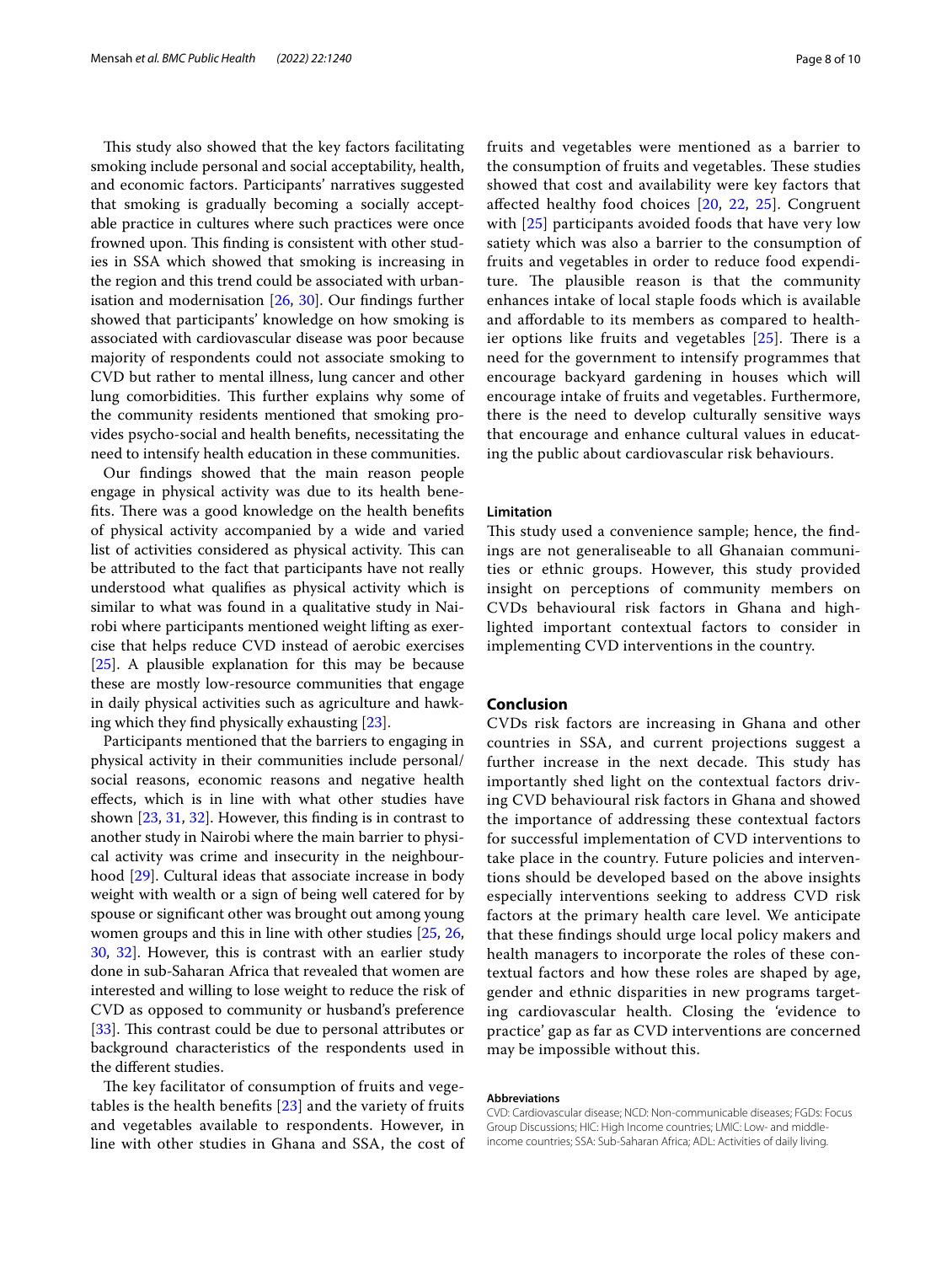# **Supplementary Information**

The online version contains supplementary material available at [https://doi.](https://doi.org/10.1186/s12889-022-13646-3) [org/10.1186/s12889-022-13646-3](https://doi.org/10.1186/s12889-022-13646-3).

<span id="page-8-22"></span>**Additional fle 1: Supplementary Table 1.** Contextual factors driving CVD behavioural risk factors.

#### **Acknowledgements**

The authors are grateful to Wellcome Trust (for funding this study), the participants, and the research assistants who helped with the data collection.

#### **Authors' contributions**

OAS conceptualised the study, formulated the study design, collected the data, and drafted the methods section. NAM analysed the data and drafted the initial results, discussion and abstract. LB drafted the background and conclusion sections. OAS and NAM contributed to refning the ideas and to interpreting the results. All authors read and approved the fnal manuscript.

#### **Funding**

This study was supported by the Wellcome Trust [106534]. The funding body had no role in the study design and collection, analysis, and interpretation of data and in writing the manuscript.

#### **Availability of data and materials**

The datasets used and /or analysed for this study are not available on a public repository as they contain identifable and sensitive information making it impossible to protect participants' confdentiality. The datasets are available from the corresponding author on reasonable request.

#### **Declarations**

#### **Ethics approval and consent to participate**

Ethical approval was obtained from the University College London Research Ethics Committee (REC) with approval number 11371/001, and locally from Ghana Health Service Ethics Review Committee (GHS-ERC Number-007/09/17). All participants provided written informed consent to participate in the study. All methods were carried out in accordance with relevant ethical guidelines and regulations.

#### **Consent for publication**

Not applicable.

#### **Competing interests**

The authors declare that they have no competing interests.

#### **Author details**

<sup>1</sup> Regional Institute for Population Studies, University of Ghana, Accra, Ghana.<br><sup>2</sup> Department of Medical Social Sciences, Northwestern University Feinherg. <sup>2</sup> Department of Medical Social Sciences, Northwestern University Feinberg School of Medicine, Chicago, USA. <sup>3</sup> Department of Health Policy, Planning and Management, School of Public Health, University of Ghana, Legon, Accra, Ghana.

Received: 20 December 2021 Accepted: 6 June 2022 Published online: 22 June 2022

#### **References**

- <span id="page-8-0"></span>1. World Health Organization. Cardiovascular diseases (CVDs). Geneva, 2016. Geneva: WHO; 2021. Cited 14 June 2021.
- <span id="page-8-1"></span>2. Prabhakaran D, Anand S, Watkins D, Gaziano T, Wu Y, Mbanya JC, et al. Cardiovascular, respiratory, and related disorders: key messages from Disease Control Priorities. Lancet. 2018;391(10126):1224–36.
- <span id="page-8-2"></span>3. Mensah GA, Sampson UKA, Roth GA, Forouzanfar MH, Naghavi M, Murray CJL, et al. Mortality from cardiovascular diseases in sub-Saharan Africa, 1990–2013: a systematic analysis of data from the Global Burden of Disease Study 2013. Cardiovasc J Afr. 2015;26(2 H3Africa Suppl):S6.
- <span id="page-8-3"></span>4. Kelly BB, Fuster V. Promoting cardiovascular health in the developing world: a critical challenge to achieve global health. Washington (DC): National Academies Press; 2010.
- <span id="page-8-4"></span>5. Leeder S, Raymond S, Greenberg H, Liu H, Esson K. A race against time: the challenge of cardiovascular disease in developing economies. New York: Columbia University; 2004.
- <span id="page-8-5"></span>6. Yuyun MF, Sliwa K, Kengne AP, Mocumbi AO, Bukhman G. Cardiovascular diseases in Sub-Saharan Africa compared to high-income countries: an epidemiological perspective. Glob Heart. 2020;15(1):15.
- <span id="page-8-6"></span>7. BeLue R, Okoror TA, Iwelunmor J, Taylor KD, Degboe AN, Agyemang C, et al. An overview of cardiovascular risk factor burden in sub-Saharan African countries: a socio-cultural perspective. Glob Health. 2009;5(1):10.
- <span id="page-8-7"></span>8. Guthold R, Stevens GA, Riley LM, Bull FC. Worldwide trends in insufficient physical activity from 2001 to 2016: a pooled analysis of 358 population-based surveys with 1· 9 million participants. Lancet Glob Health. 2018;6(10):e1077–86.
- <span id="page-8-8"></span>9. Donkor ES, Owolabi MO, Bampoh P, Aspelund T, Gudnason V. Community awareness of stroke in Accra, Ghana. BMC Public Health. 2014;14(1):196.
- <span id="page-8-9"></span>10. Bosu WK. The prevalence, awareness, and control of hypertension among workers in West Africa: a systematic review. Glob Health Action. 2015;8(1):26227.
- <span id="page-8-10"></span>11. Ataklte F, Erqou S, Kaptoge S, Taye B, Echoufo-Tcheugui JB, Kengne AP. Burden of undiagnosed hypertension in sub-saharan Africa: a systematic review and meta-analysis. Hypertension. 2015;65(2):291–8.
- <span id="page-8-11"></span>12. Wolters FJ, Paul NLM, Li L, Rothwell PM. Sustained impact of UK FAST-test public education on response to stroke: a population-based time-series study. Int J Stroke. 2015;10(7):1108–14.
- <span id="page-8-12"></span>13. Mellon L, Doyle F, Rohde D, Williams D, Hickey A. Stroke warning campaigns: delivering better patient outcomes? A systematic review. Patient Relat Outcome Meas. 2015;6:61.
- <span id="page-8-13"></span>14. Aminde LN, Takah NF, Zapata-Diomedi B, Veerman JL. Primary and secondary prevention interventions for cardiovascular disease in lowincome and middle-income countries: a systematic review of economic evaluations. Cost Eff Resour Alloc. 2018;16(1):1-34.
- 15. Adler AJ, Prabhakaran D, Bovet P, Kazi DS, Mancia G, Mungal-singh V, et al. Reducing cardiovascular mortality through prevention and management of raised blood pressure. Glob Heart. 2015;10(2):111–22.
- 16. Leong DP, Joseph PG, McKee M, Anand SS, Teo KK, Schwalm J-D, et al. Reducing the global burden of cardiovascular disease, part 2: prevention and treatment of cardiovascular disease. Circ Res. 2017;121(6):695–710.
- <span id="page-8-14"></span>17. Hwang WJ, Kang SJ. Interventions to reduce the risk of cardiovascular disease among workers: a systematic review and meta-analysis. Int J Environ Res Public Health. 2020;17(7):2267.
- <span id="page-8-15"></span>18. de Graft AA, Anum A, Agyemang C, Addo J, Ogedegbe O. Lay representations of chronic diseases in Ghana: implications for primary prevention. Ghana Med J. 2012;46(2):10.
- <span id="page-8-16"></span>19. Sanuade OA, Dodoo FN-A, Koram K, de-Graft Aikins A. Explanatory models of stroke in Ghana: perspectives of stroke survivors and their caregivers. Ethn Health. 2021;26(5):697–719.
- <span id="page-8-17"></span>20. Sanuade O. Understanding the cultural meanings of stroke in the Ghanaian setting: a qualitative study exploring the perspectives of local community residents. Wellcome Open Res. 2018;3:87.
- <span id="page-8-18"></span>21. Sanuade OA. Community perceptions on the role of sexual activity on stroke: a qualitative study exploring the views of Ghanaian local community residents. BMC Public Health. 2019;19(1):1–11.
- <span id="page-8-19"></span>22. World Health Organisation W. Cardiovascular diseases (CVDs). WHO cardiovascular diseases fact sheet providing key facts and information on risk factors, symptoms, rheumatic heart disease, treatment and prevention, WHO response. 2021. Available from: [https://www.who.int/news](https://www.who.int/news-room/fact-sheets/detail/cardiovascular-diseases-(cvds))[room/fact-sheets/detail/cardiovascular-diseases-\(cvds\).](https://www.who.int/news-room/fact-sheets/detail/cardiovascular-diseases-(cvds)) Cited 2022 Apr 8.
- <span id="page-8-20"></span>23. Nagelhout GE, Hogeling L, Spruijt R, Postma N, de Vries H. Barriers and facilitators for health behavior change among adults from multiproblem households: a qualitative study. Int J Environ Res Public Health. 2017;14(10):1–17.
- <span id="page-8-21"></span>24. Tong A, Sainsbury P, Craig J. Consolidated criteria for reporting qualitative research (COREQ): a 32-item checklist for interviews and focus groups. Int J Qual Health Care. 2007;19(6):349–57.
- <span id="page-8-23"></span>25. Wekesah FM, Kyobutungi C, Grobbee DE, Klipstein-Grobusch K. Understanding of and perceptions towards cardiovascular diseases and their risk factors: a qualitative study among residents of urban informal settings in Nairobi. BMJ Open. 2019;9(6):e026852.